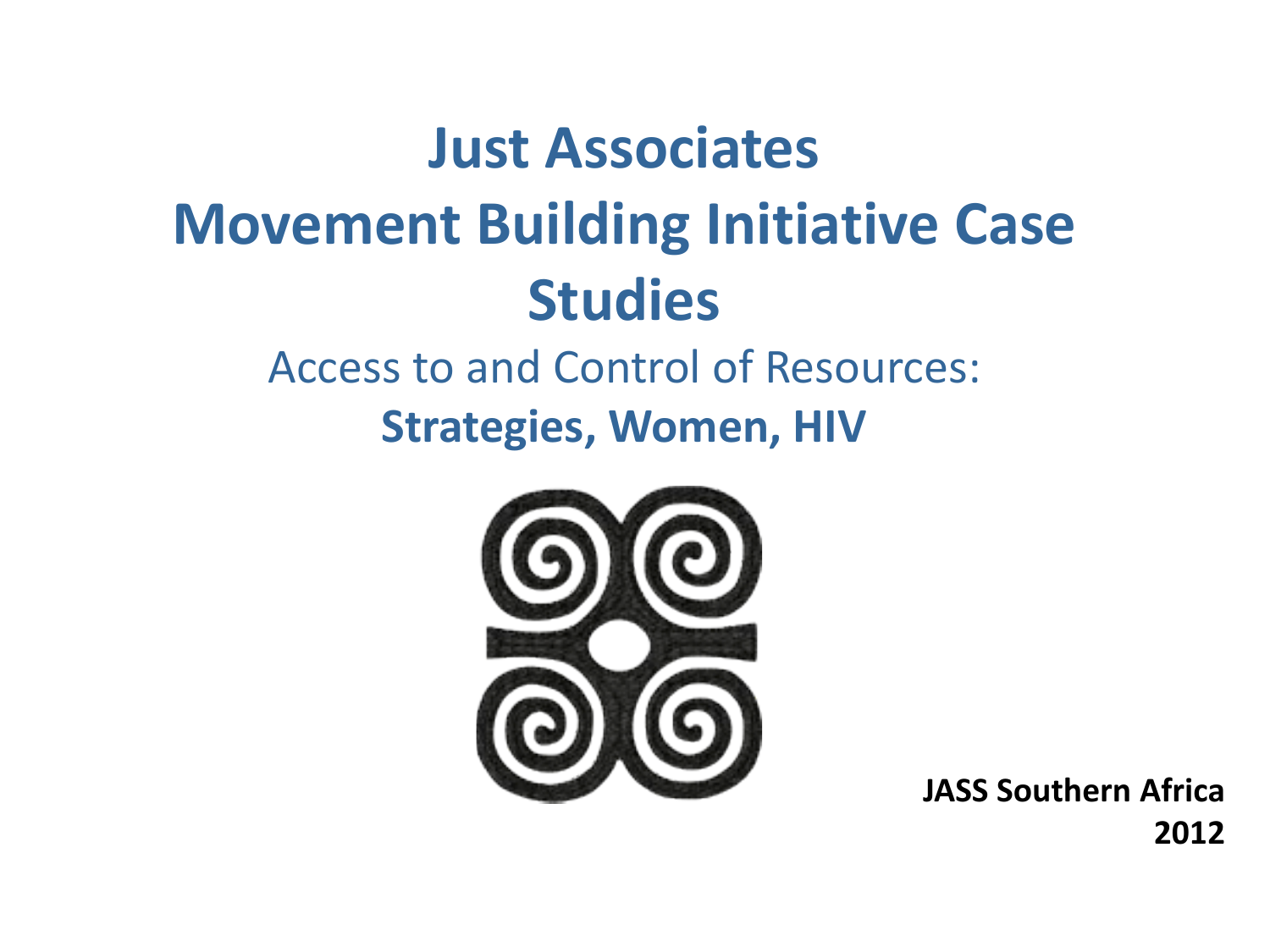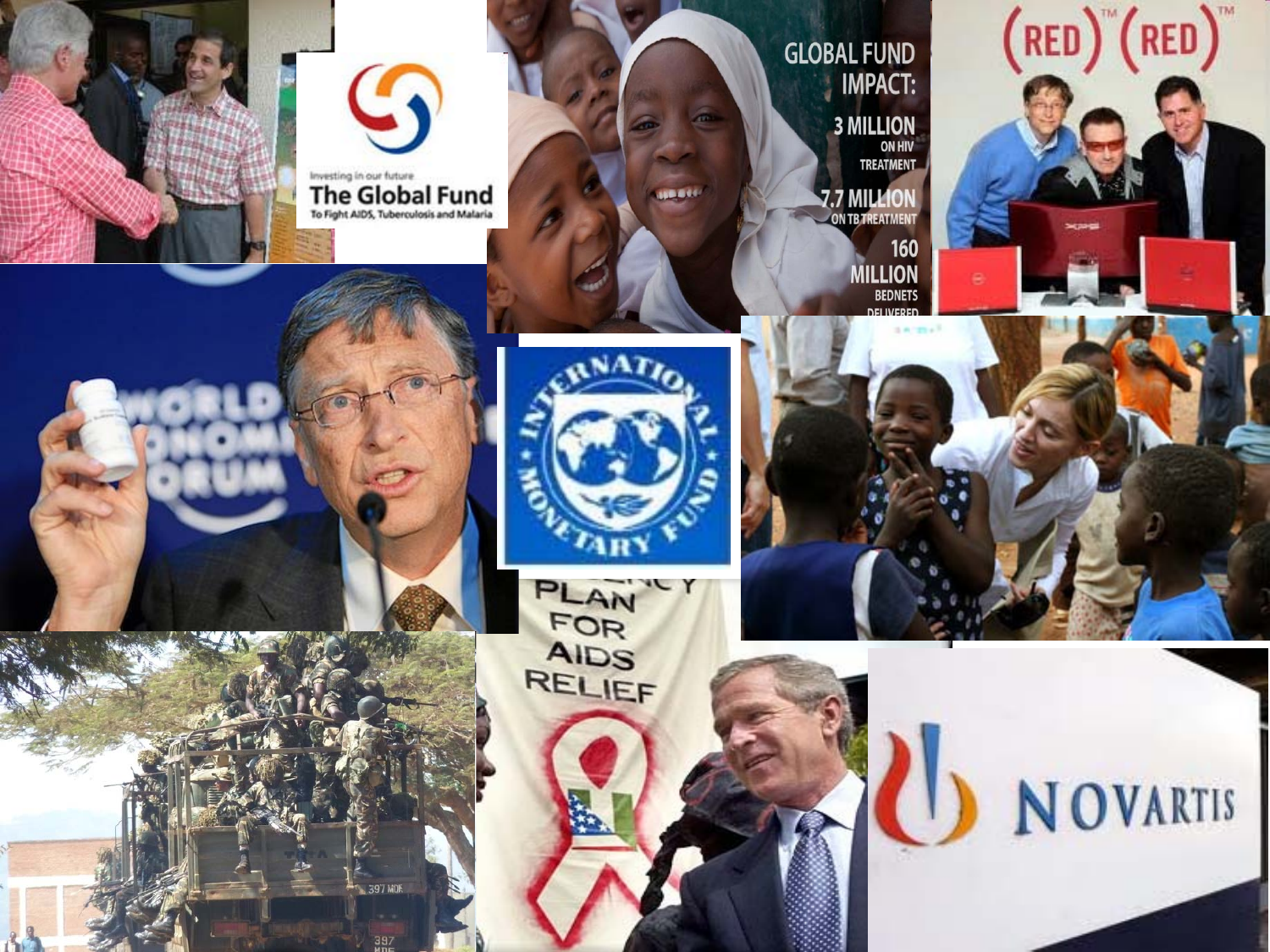![](_page_2_Figure_0.jpeg)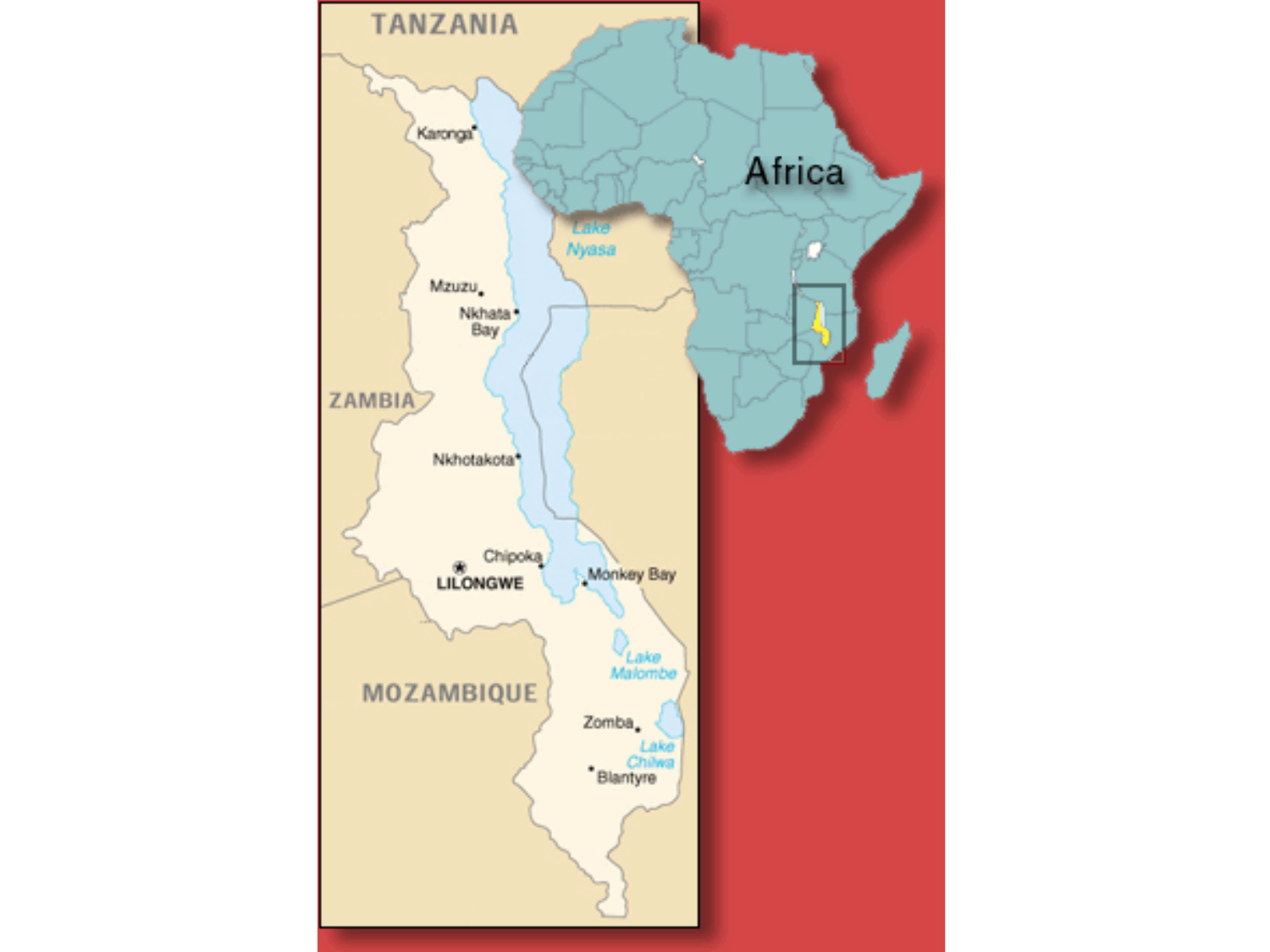# Health and Wellbeing

• Access to healthcare - HIV+ women are dependent on the failing infrastructure for information, treatment including ARVs, and care

![](_page_3_Picture_2.jpeg)

#### "The ARVs we now have are distorting our bodies"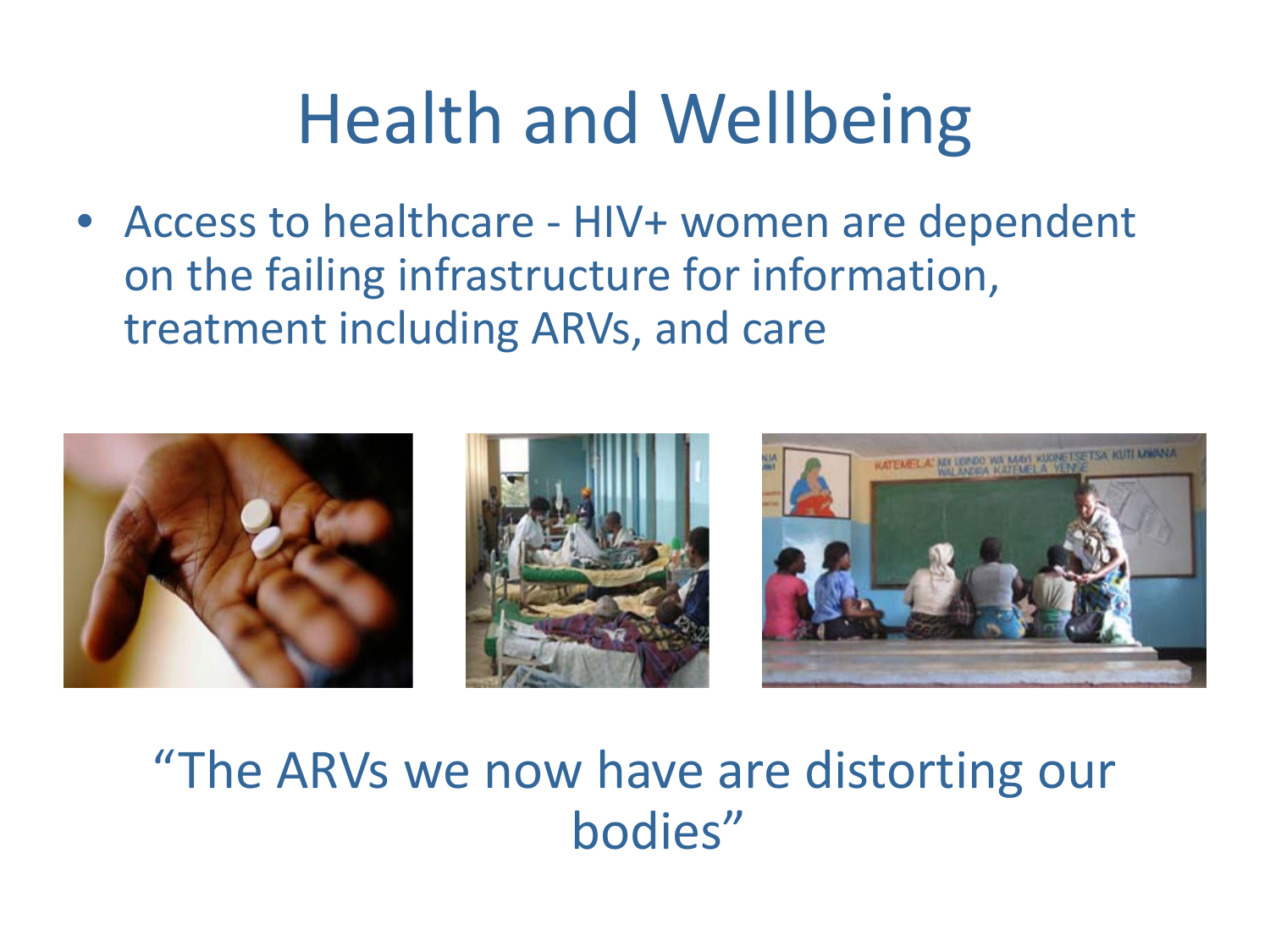#### **These women you see are diseased, they are just walking but they are dead. Why should we waste resources on them? The crowd reacted with a raucous round of applause to this uncouth statement. It hurt badly.**

![](_page_4_Picture_1.jpeg)

![](_page_4_Picture_2.jpeg)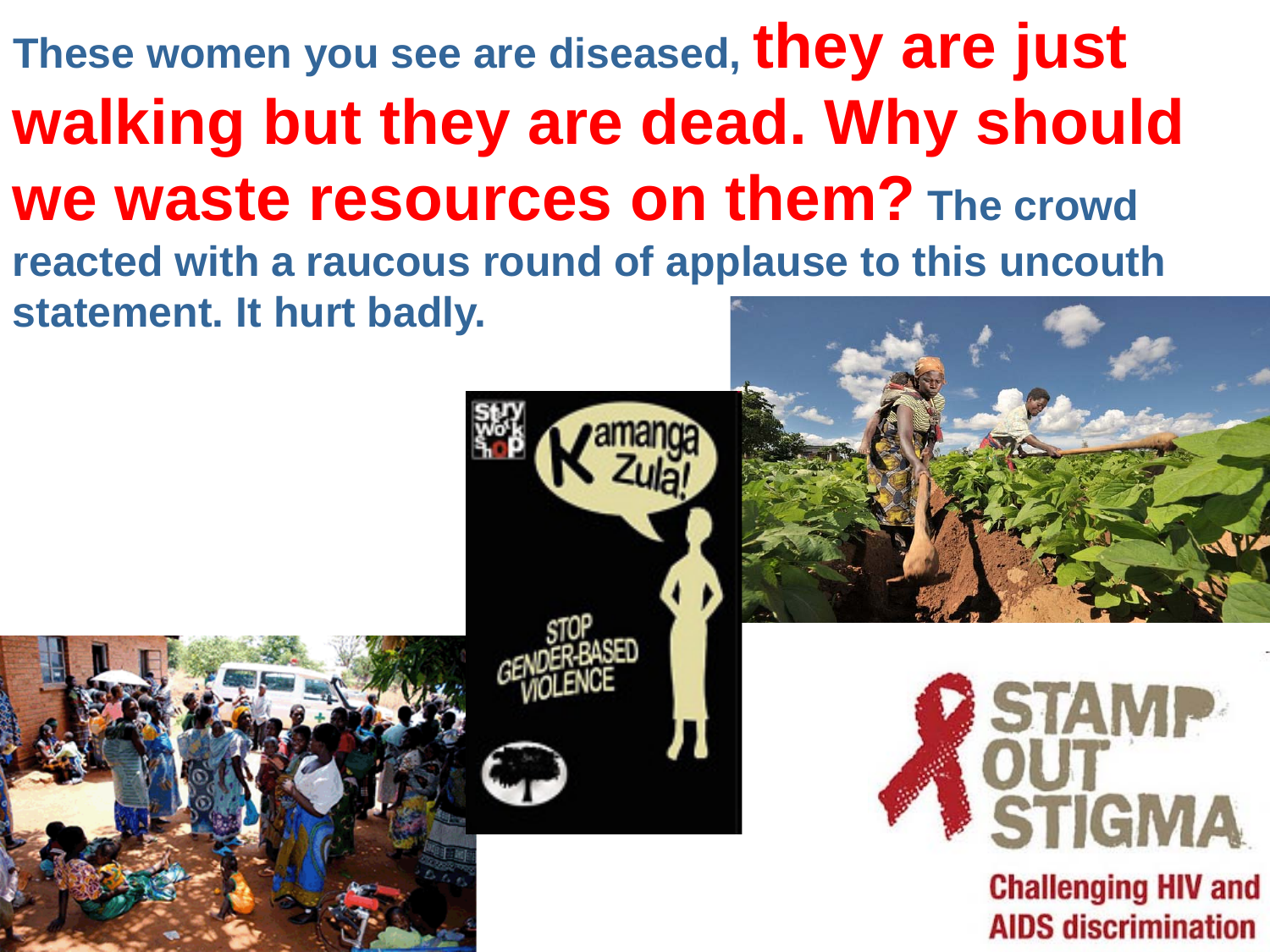### *"As life gets harder, you learn to improvise and you survive…"*

![](_page_5_Picture_1.jpeg)

*Women activists at JASS gathering in Malawi, 2012*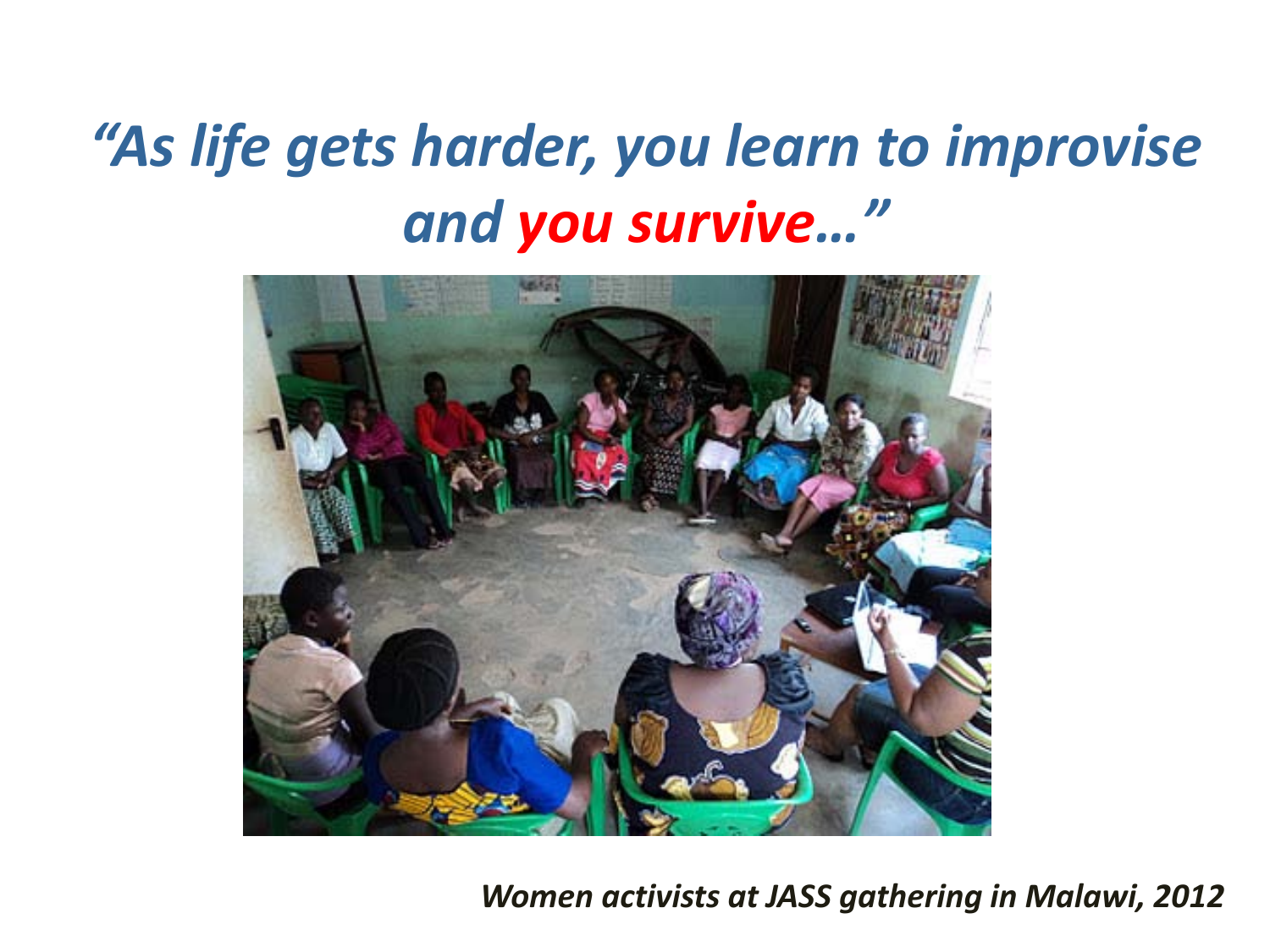#### **Imagining The World Differently, Together**

- Strategies and Approaches to Ensure Access to and Control of Resources
	- Feminist process and methodology
	- Action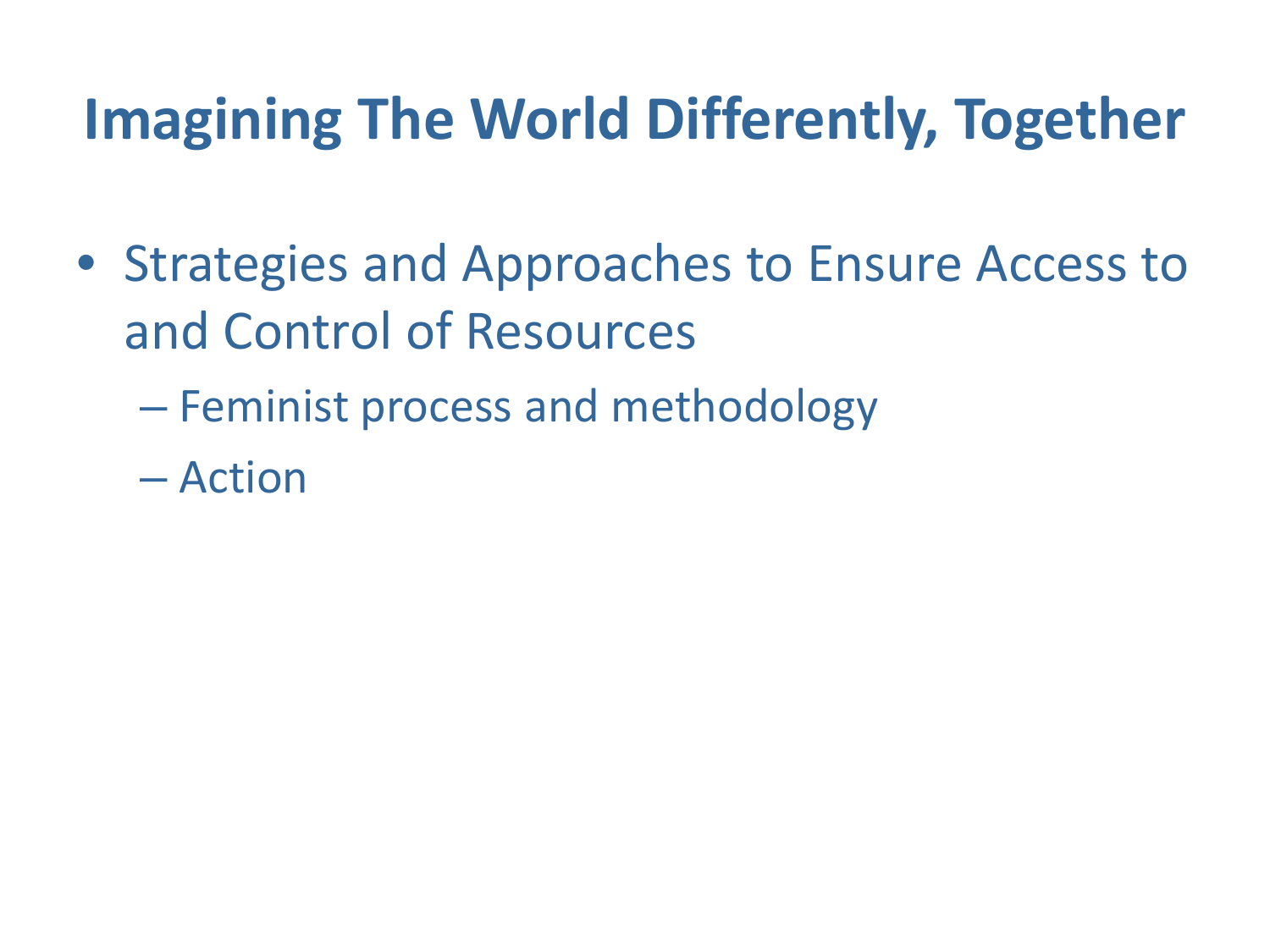### **Crossing the Line: Individual & Collective**

![](_page_7_Picture_1.jpeg)

*"You are talking about crossing the line, I have crossed countless rivers and lakes to find a livelihood -- something that will allow me to live and survive"*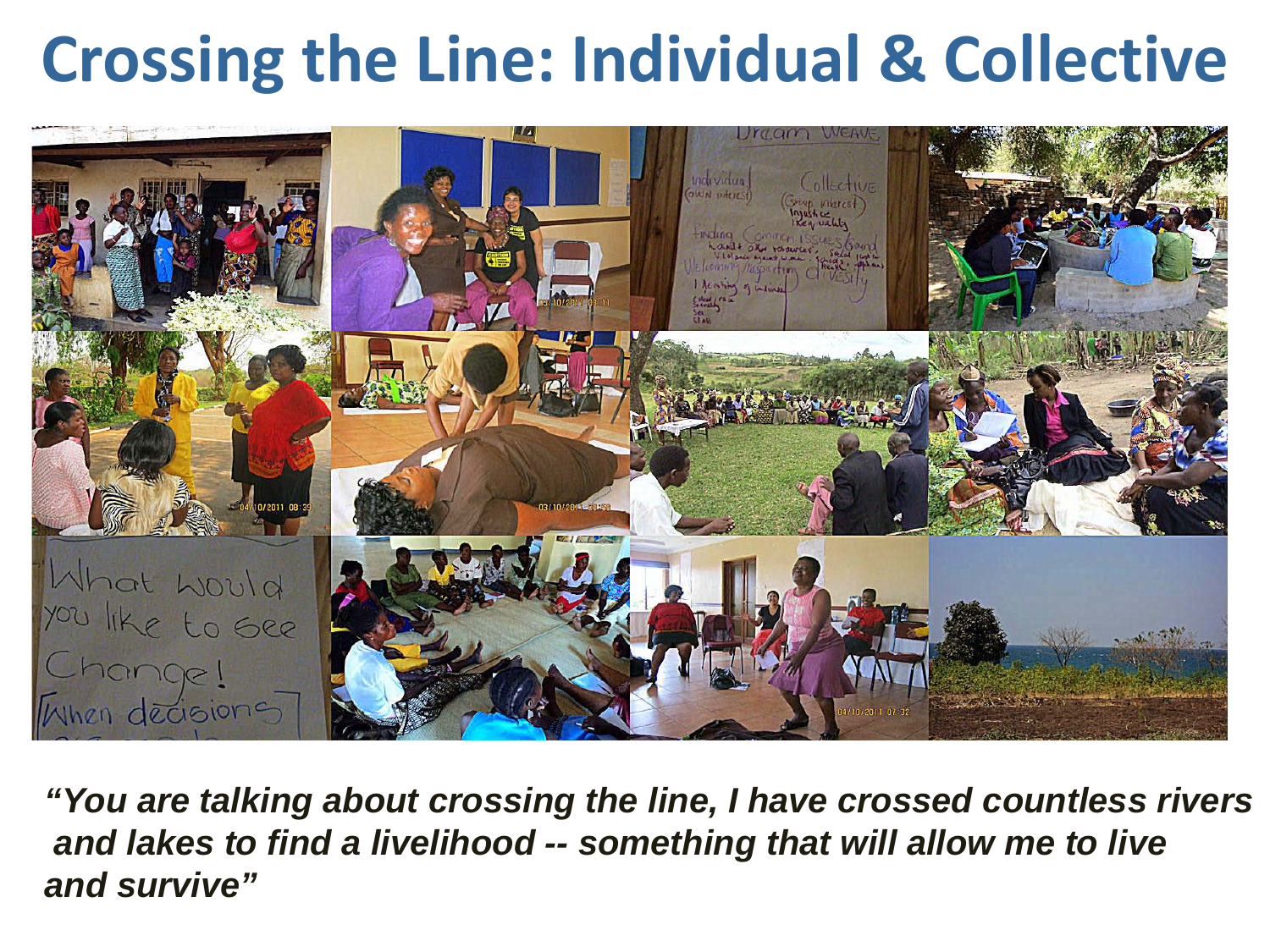### **"Amayi, Tadzuka! – Women, Arise!"**

"I crossed the line of inferiority complex and dependency on men. I am now a member of an HIV support group for sex workers. Through a JASS workshop, **I know I am a feminist. My body is my own. That is what I tell my sex worker friends**. My future plans include buying a plot of land back home, building a small house and supporting rural-based sex workers to learn to stand on their own feet."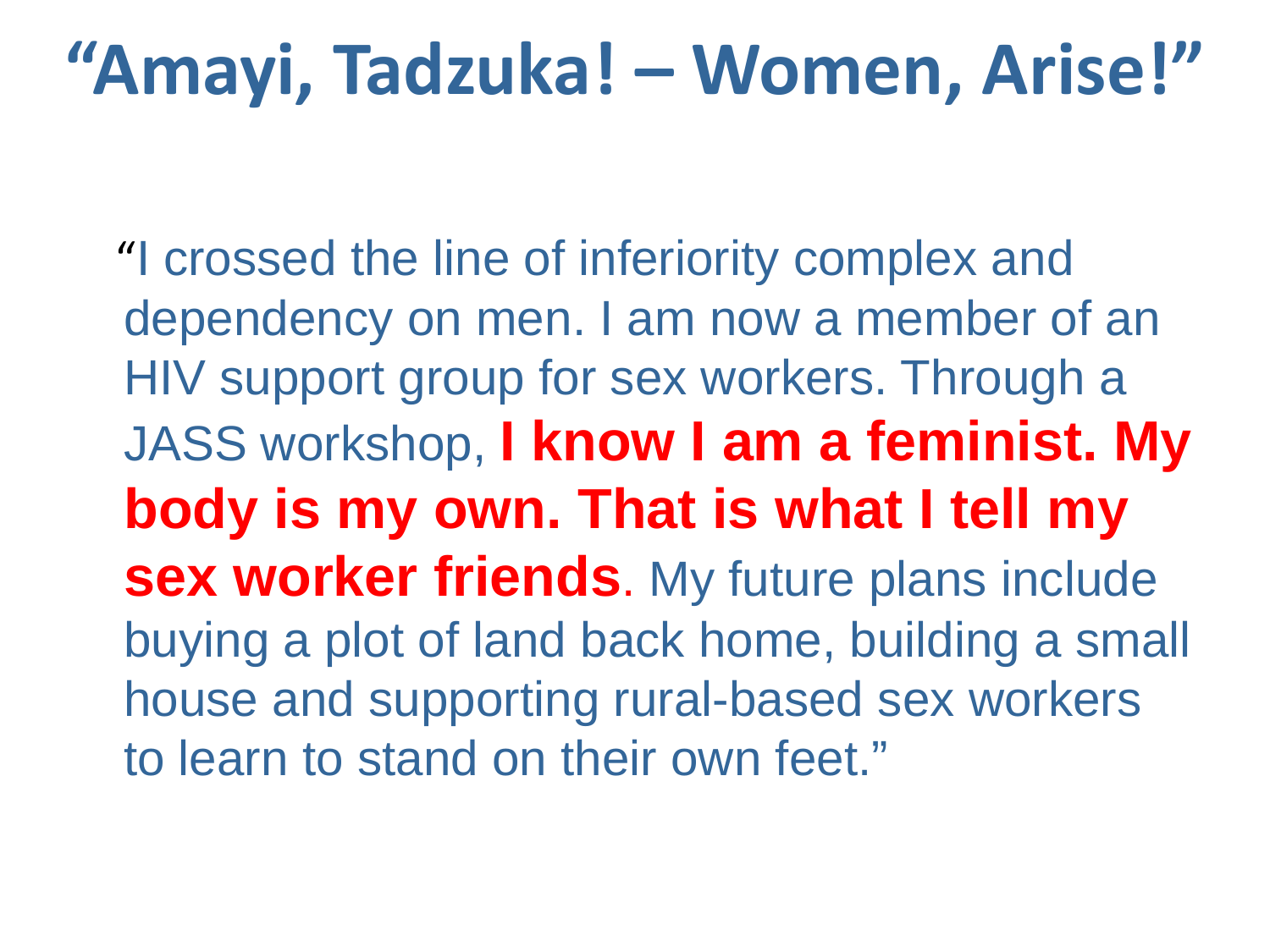# **"Amayi, Tadzuka! – Women, Arise!"**

"I was quick to join an HIV support group. That is how I came to attend the JASS workshop. I learnt a lot of things during the workshop. At the beginning of the workshop, a few people knew each other, however, today many of us who have been associated with JASS are able to communicate on a regular basis and support each other. **This has resulted in trust and solidarity. We have built firm and supportive relationships** and a shared repertoire of communal resources."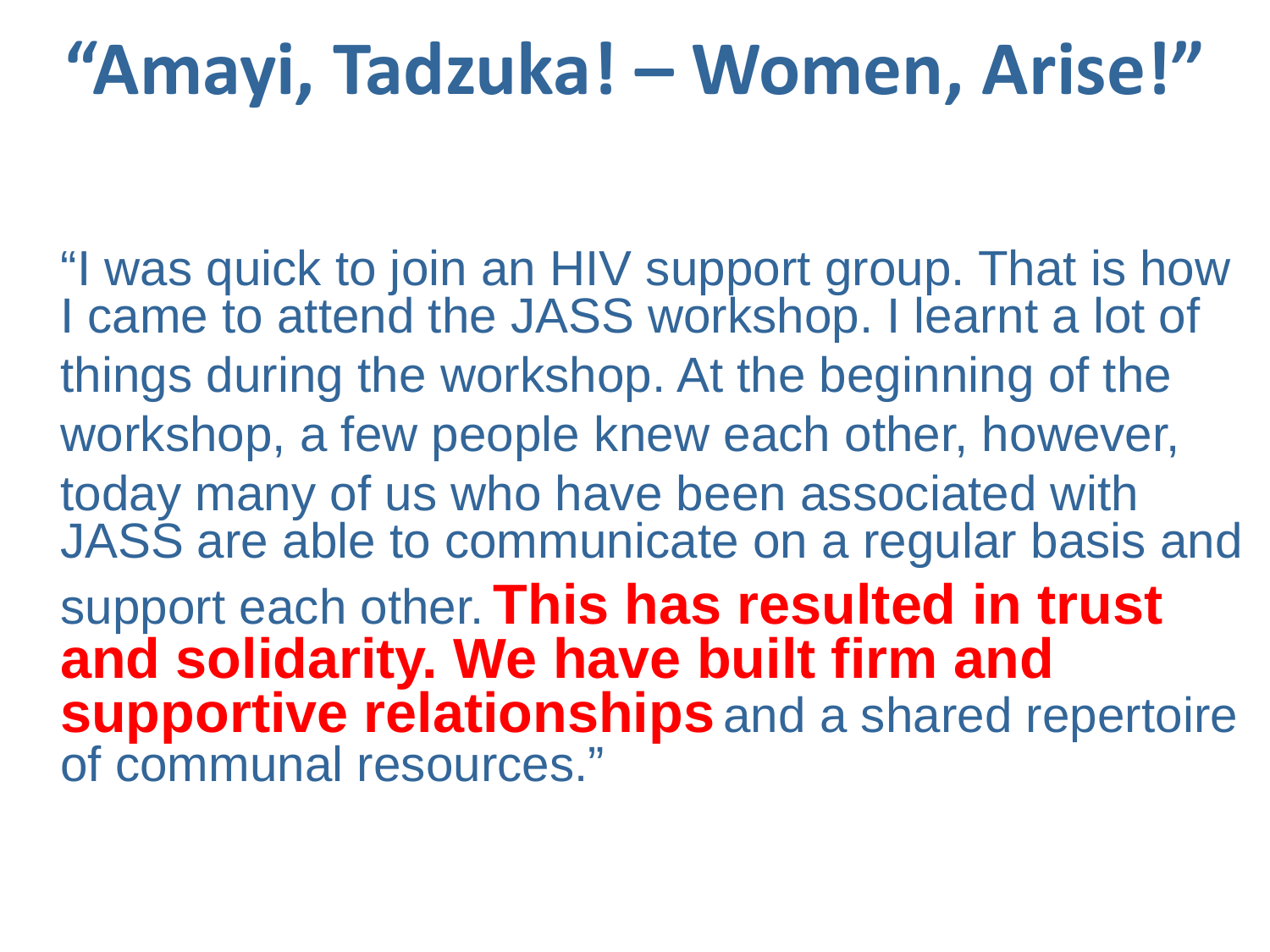![](_page_10_Figure_0.jpeg)